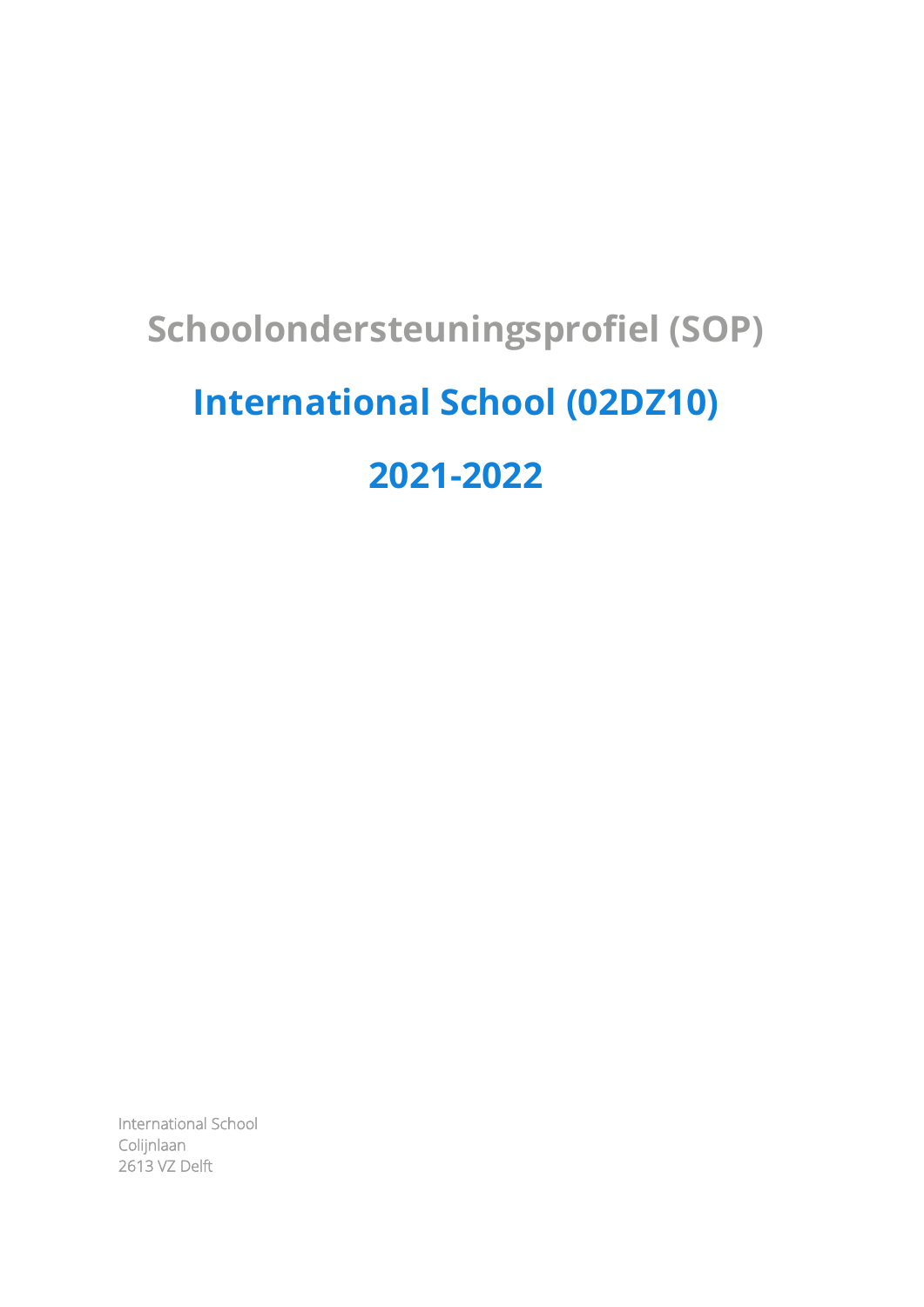# **Inhoudsopgave**

**1 Inleiding**

# **2 Onze school & passend onderwijs**

- 2.1 Algemene gegevens
- 2.2 Visie
- 2.3 Onderwijs en ondersteuning

## **3 Ondersteuningsmogelijkheden van onze school**

- 3.1 Deskundigheid
- 3.2 Voorzieningen
- 3.3 Onderwijsaanbod
- 3.4 Fysieke ruimten
- 3.5 Protocollen
- 3.6 Leerkrachtvaardigheden

# **4 Organisatie van de ondersteuning**

- 4.1 Ondersteuningsroute binnen de school
- 4.2 Samenwerking met kern- en ketenpartners
- **5 Bijlage**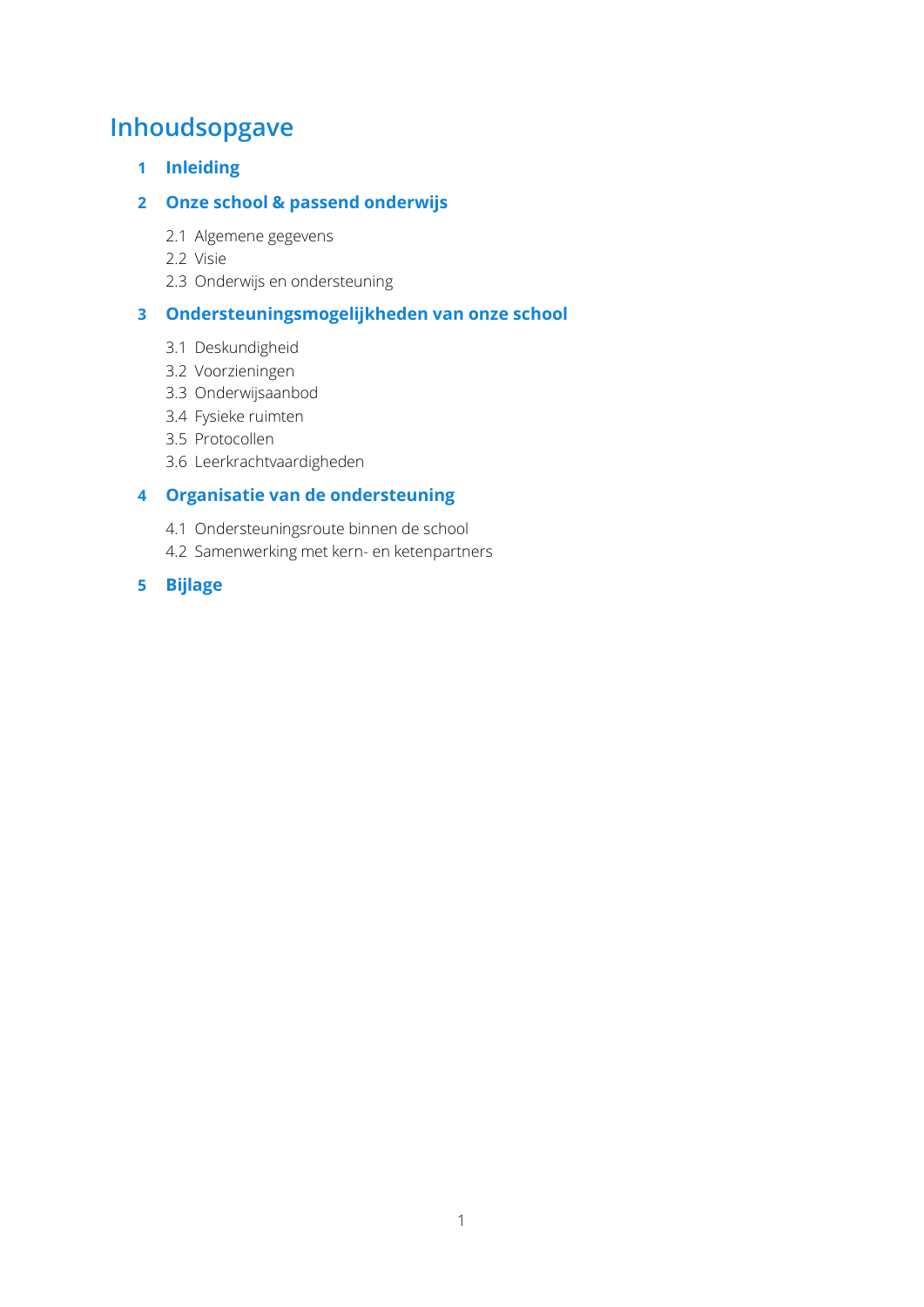# 1. Inleiding



#### **Passend onderwijs**

Alle kinderen verdienen een passende plek in het onderwijs. Zij hebben recht op onderwijs dat hen uitdaagt en rekening houdt met hun behoeften. Kinderen gaan, als het kan, naar het regulier onderwijs. Soms is er speciaal onderwijs nodig voor leerlingen die dáár het best op hun plek zijn. Zo worden ze zo goed mogelijk voorbereid op een vervolgopleiding en op een plek in de samenleving.

Voor leerlingen die dat nodig hebben, werkt de school samen met organisaties die in en rond de thuissituatie jeugdhulp bieden.



#### **Inhoud van dit document**

Deze rapportage beschrijft de visie op ondersteuning van de school, de ondersteuningsmogelijkheden die de school biedt om passend onderwijs te verzorgen en de ontwikkeldoelen die de school zichzelf stelt. Daarmee heeft dit document ook een functie voor het samenwerkingsverband, en voor ouders.

#### **Rol samenwerkingsverband en school**

Om ervoor te zorgen dat alle kinderen een passende plek krijgen, hebben scholen regionale samenwerkingsverbanden gevormd. In deze samenwerkingsverbanden werken het regulier en het speciaal onderwijs samen. De scholen in het samenwerkingsverband maken afspraken over onder andere de begeleiding en ondersteuning die alle scholen in de regio kunnen bieden en over welke leerlingen een plek kunnen krijgen in het speciaal onderwijs. Ook maakt het samenwerkingsverband afspraken met de gemeenten in de regio over de inzet en afstemming met jeugdhulpverlening.

Ouders melden hun kind aan bij de school van hun keuze en de school kijkt welke ondersteuning het kind nodig heeft en wat de mogelijkheden van de school zijn. Deze rapportage kan ouders een handvat bieden in de keuze van een school doordat het een beeld geeft van de ondersteuning die de school aan hun kind zou kunnen bieden. Of de school voor hun kind de juiste plek is zal altijd uit een individueel gesprek over de behoeften van het kind blijken. Dit hangt namelijk niet alleen af van de aanwezige ondersteuning, maar ook van de specifieke capaciteiten en de ondersteuningsbehoeften van het kind.

#### **Totstandkoming van dit document**

Dit document is tot stand gekomen op basis van een online vragenlijst. De school heeft geformuleerd welke ondersteuning mogelijk is, vanuit welke visie en met welke doelen.

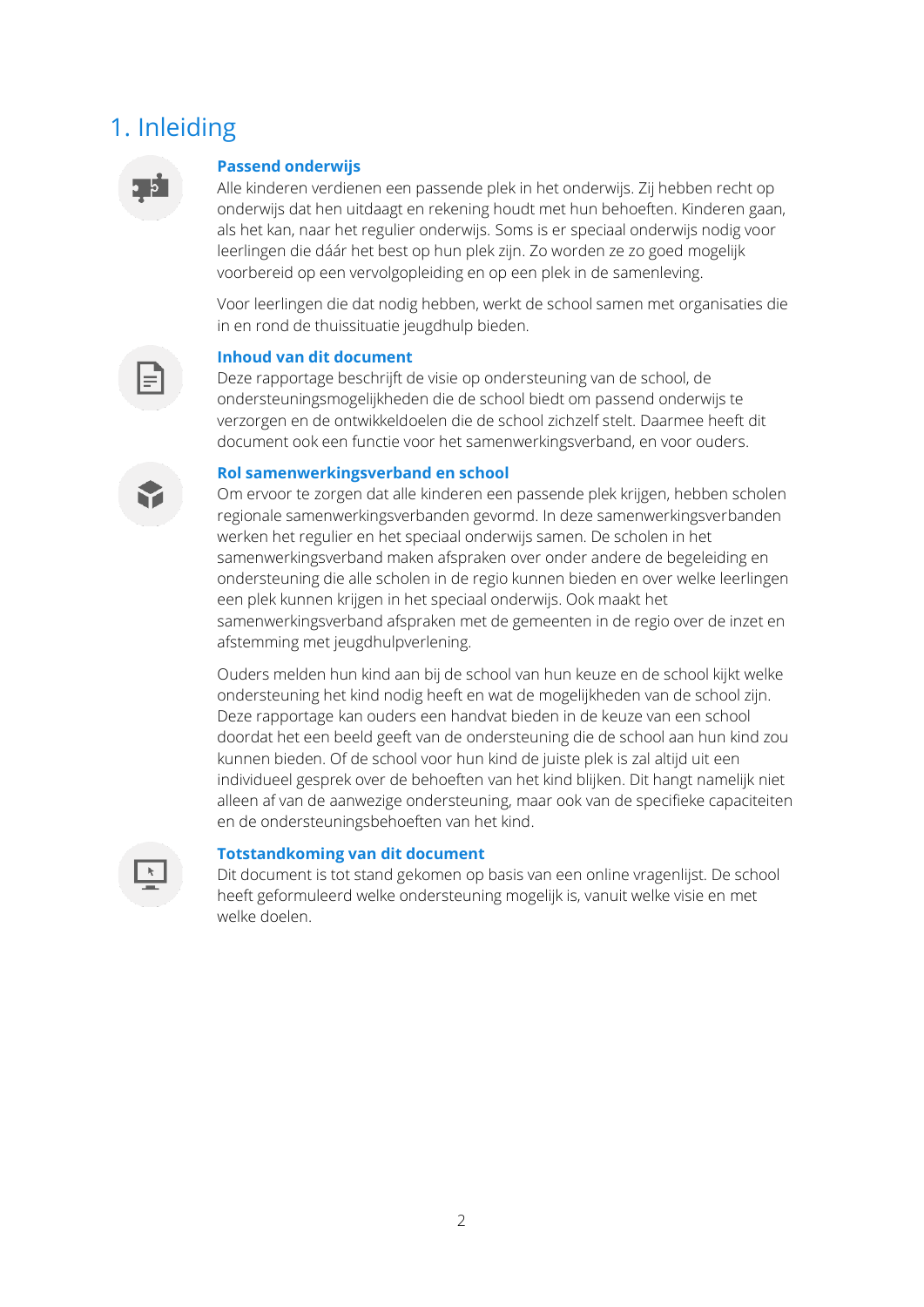# 2. Onze school & passend onderwijs

# **2.1 Algemene gegevens**

| Gegeven                       | Antwoord                                            |
|-------------------------------|-----------------------------------------------------|
| Invuldatum                    | september 2021                                      |
| Naam van onze school          | International School                                |
| Onderwijstype                 | Voortgezet onderwijs (VO)                           |
| Naam van ons<br>schoolbestuur | <b>Stichting Lucas Onderwijs</b>                    |
| Naam<br>samenwerkingsverband  | Samenwerkingsverband VO Delflanden                  |
| Onderwijsniveaus<br>onderbouw |                                                     |
| Anders, namelijk              | International Baccalaureate: Middle Years Programme |
| Onderwijsniveaus<br>bovenbouw |                                                     |
| Anders, namelijk              | International Baccalaureate: Middle Years Programme |
| Leerjaren                     | Onderbouw<br>Bovenbouw                              |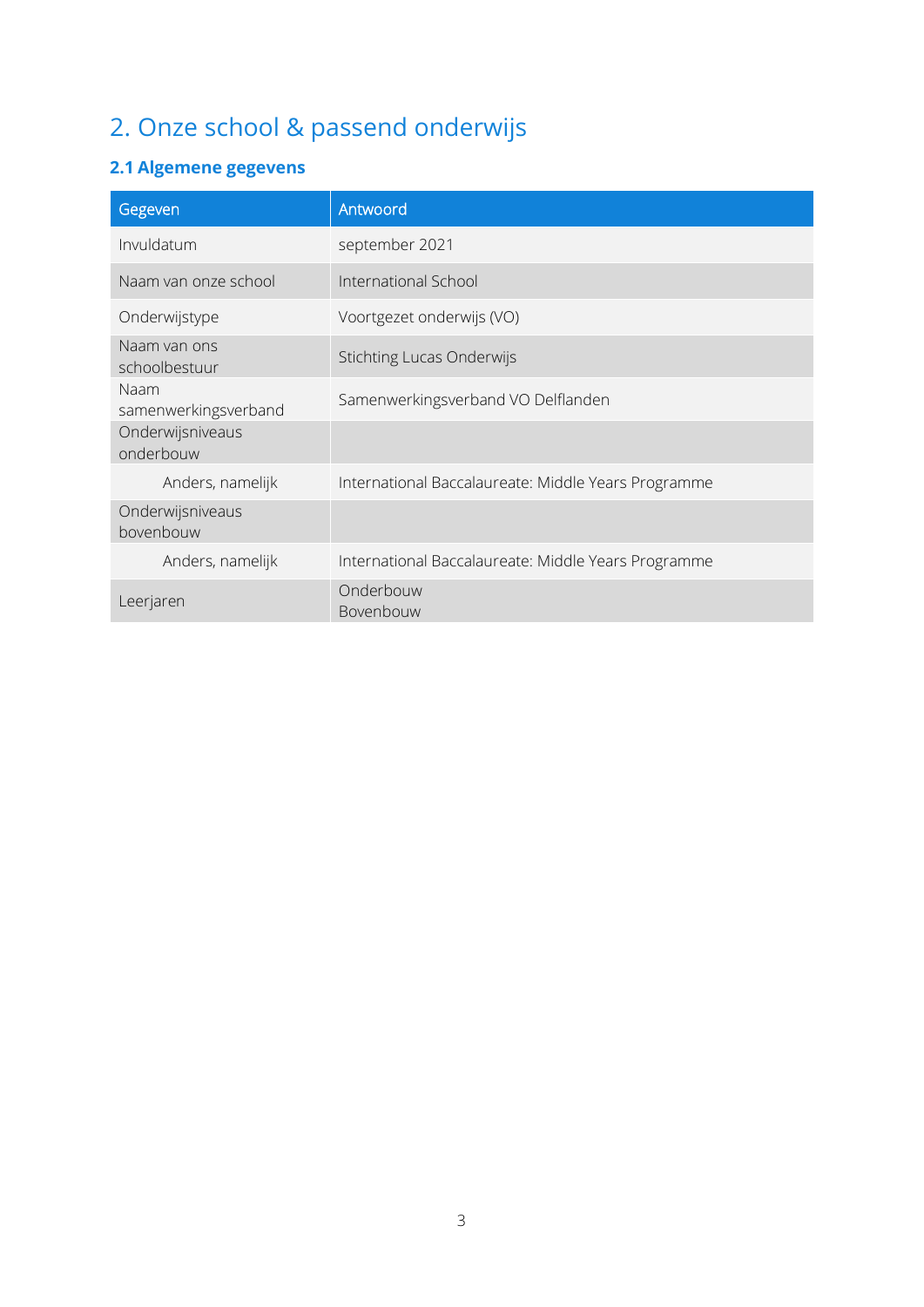## **2.2 Visie**

#### **Ons onderwijsconcept**

International Baccalaureate

#### **Toelichting op onderwijsconcept**

The International Baccalaureate aims to develop inquiring, knowledgeable and caring young people who help to create a better and more peaceful world through intercultural understanding and respect. To this end, the organisation works with schools, governments and international organisations to develop challenging programmes of international education and rigorous assessment. These programmes encourage students across the world to become active, compassionate and lifelong learners who understand that other people, with their differences, can also be right.

The International Baccalaureate offers education for students from age 3 to 19, comprising of 4 programmes that focus on teaching students to think critically and independently and how to inquire with care and logic. The IB prepares students to succeed in a world where fact and fiction, merge in the news, and where asking the right questions is a crucial skill that will allow them to flourish long after they've left our programmes. We are supported by IB teachers and coordinators who develop and promote the IB's curriculum in almost 5,000 schools globally every day, in over 150 countries around the world. (www.ibo.org).

#### **Onze visie op passend onderwijs**

Our vision is to be an inclusive community that embraces authentic, inquiry-based learning that creates compassionate, internationally-minded individuals, who strive to make a positive and peaceful change in the world. To do this, we do the following:

- identify individual students' learning needs and ensure that their needs are met;
- shape our programme such that students with learning differences can participate in school activities;
- facilitate student progress in a way that allows individual students to reach their potential;
- inform and collaborate with parents about their child's specific learning needs and progress;
- clarify communication protocols between parents and the school;
- engage students actively in the development of their individual learning plans (ILP):
- involve external specialists through the Samenwerkingsverband, a specialist collaboration network, that can provide support when the needs of students cannot be met within the school;
- involve other external agencies such as the JGZ and the CJG when this proves necessary in order to meet the needs of the students.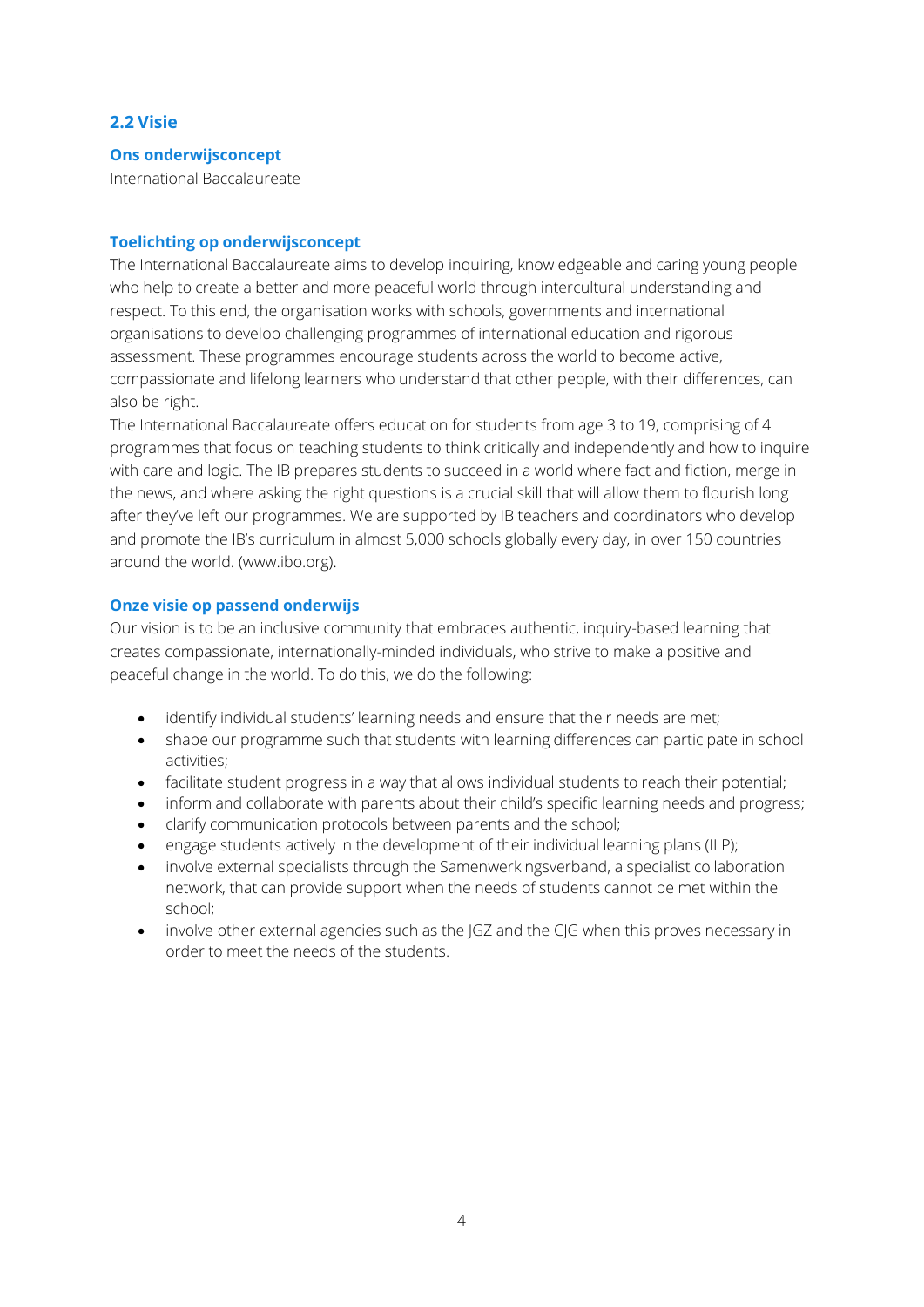# **2.3 Onderwijs en ondersteuning**

## **Kenmerkend voor onze leerlingen**

International School Delft is open to children from different cultural backgrounds. Families have an international background and reside in The Netherlands on a temporary basis. Some of our students have a Dutch background but have lived abroad for a number of years making it difficult to reintegrate back into a national school environment.

Our students have come from different educational backgrounds and often speak little to no Dutch. English is often also not their mother tongue. ISD strives to be an open community for all these students, in which we nurture our differences.

The diversity of our school community means we focus on making sure our students develop into inquiring, knowledgeable, and caring young people who help to create a better and more peaceful world through intercultural understanding and respect. We encourage students to become active, compassionate, and lifelong learners who understand that other people, with their differences, can also be right.

The general criteria for admission are:

- The student has a non-Dutch nationality/is a foreign passport holder, and one of the parents/ legal guardians is temporarily employed in The Netherlands;
- Or the student has Dutch nationality and has lived and attended school abroad for at least two years;
- Or the student has Dutch nationality and has a parent/legal guardian (with whom the student will be living) who will be stationed abroad within two years.

## **Sterke punten in onze ondersteuning**

The MYP is a challenging framework that encourages students to make practical connections between their studies and the real world. Because students with diverse learning needs are together in the same class, it makes differentiation in teaching a very important part of the curriculum. The Student Support team at school takes a central role. All support given to students is coordinated through the Student Support Team and is given to students both in class and out of class. This team consists of different expertises that all work together to support students and make them flourish.

## **Grenzen aan onze ondersteuning**

The MYP encourages students to become active, compassionate, and lifelong learners who understand that other people, with their differences, can also be right. All students with their varying learning needs are together in the same classroom, making it a dynamic learning environment in which acceptance and differentiation are key.

ISD is an inclusive school and admits students with different learning differences. Students are admitted based on the review of the documentation submitted as per the requirements of the admissions policy. Admissions decisions for children with differing learning needs are made by the Head of School in consultation with the Student Support Department. At this point, we won't be able to accept students with extreme behaviour difficulties or students with severe physical disabilities (due to the absence of an elevator). One condition is that the school programme should be appropriate for the student's needs and the student should be able to benefit from the programme. With every admission, we look at the admission and the existing class to ensure all students are offered a balanced learning environment that works well for them.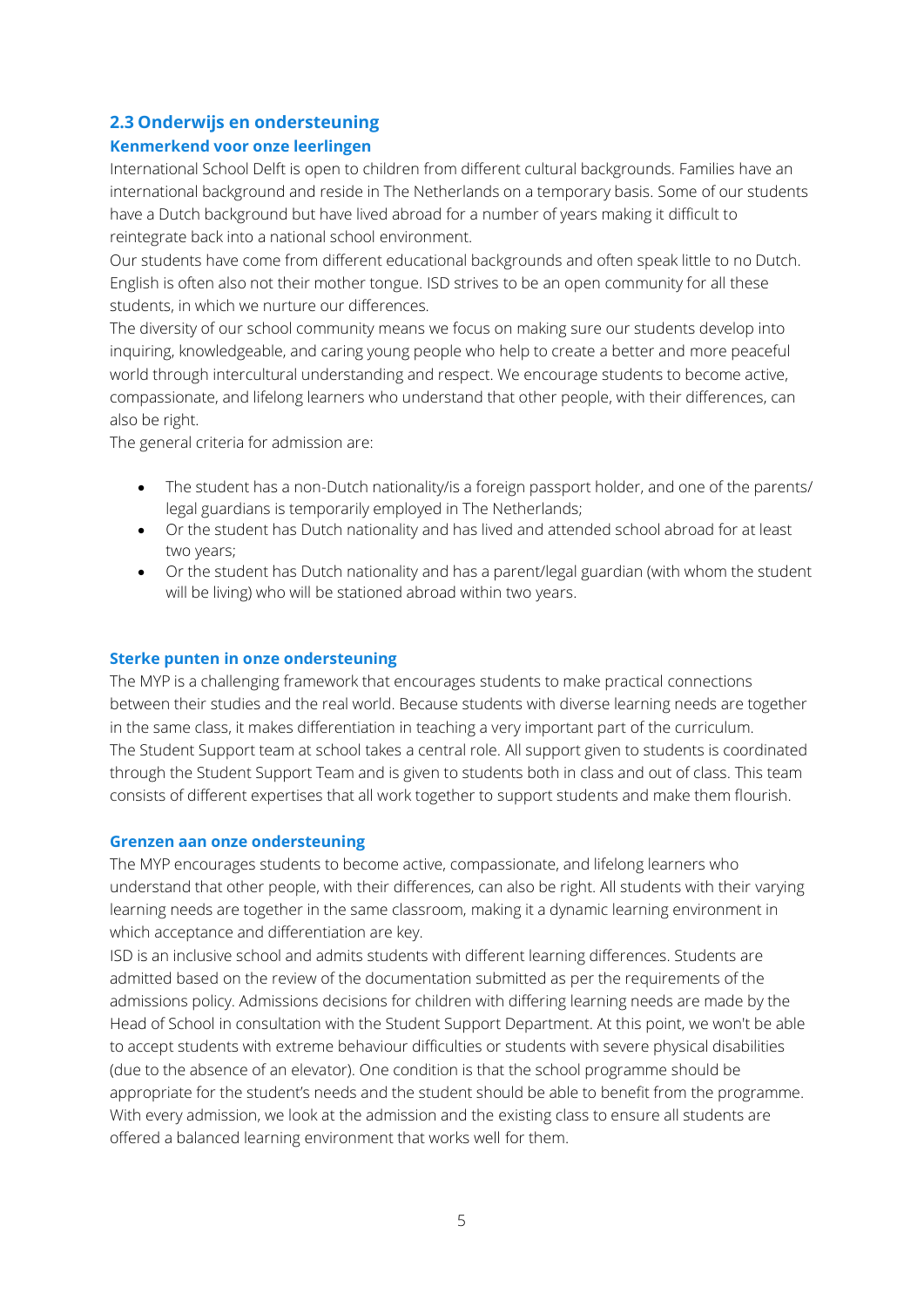## **Onze ambities en ontwikkeldoelen voor de ondersteuning**

ISD has developed and implemented plans for students with varying learning needs (also those who need the extra challenge for example), and will continue to adapt these to our student body. ISD will offer diagnostic assessments in the future to further identify the barriers to learning and how to remove them.

We will also continue to focus on increasing our teachers' differentiation skills and classroom management.

As the school is growing we will also continue to focus on streamlining and formalising our student support structure in school.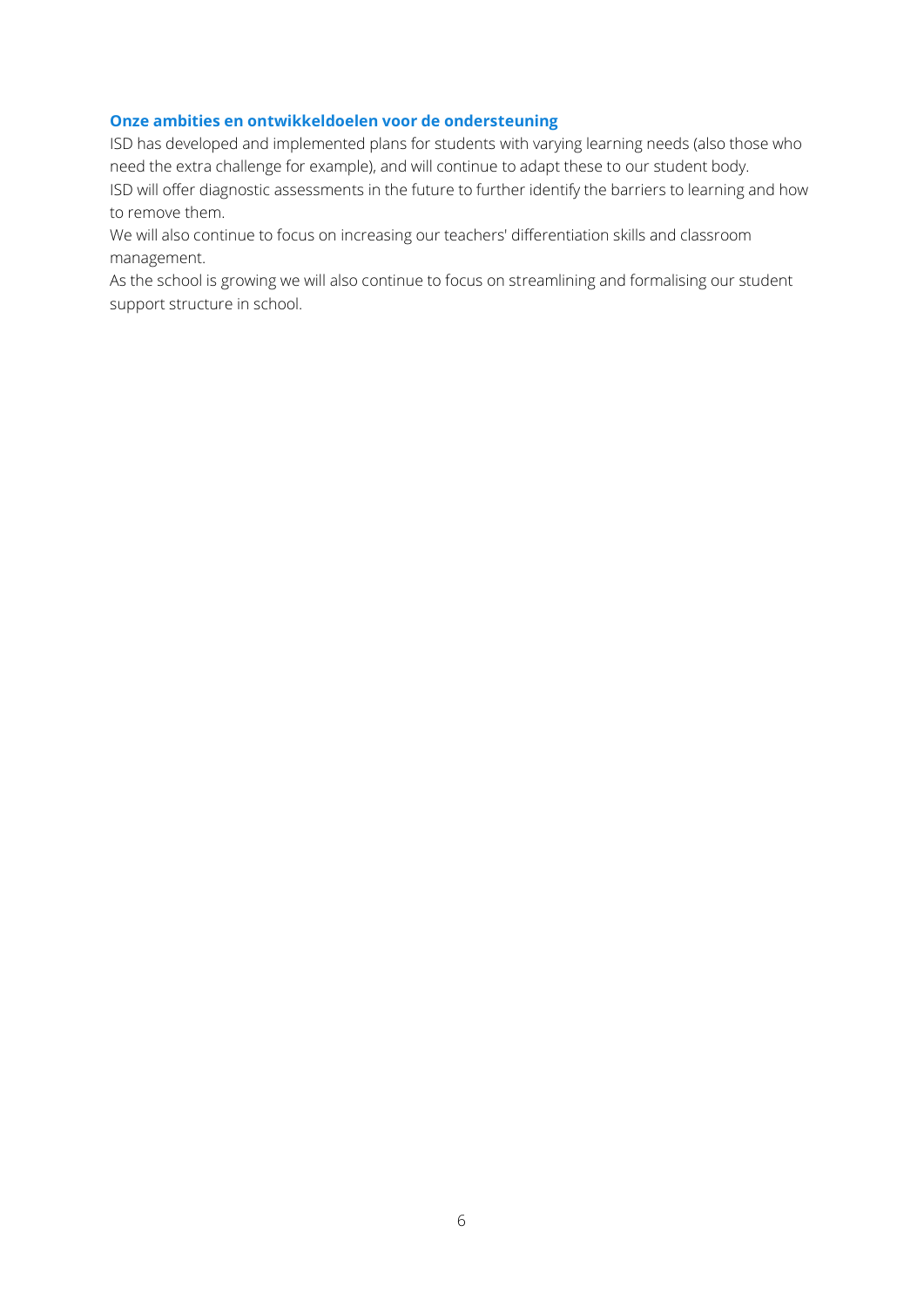# 3. Ondersteuningsmogelijkheden van onze school

Onze school heeft diverse ondersteuningsmogelijkheden beschikbaar voor onze leerlingen. In paragraaf 3.1 tot en met 3.3 zijn overzichten weergegeven van de aanwezige ondersteuning.

## **Legenda**



Op de school aanwezig

Centraal beschikbaar voor de school via het bestuur

Centraal beschikbaar voor de school via samenwerkingsverband of derden

# **3.1 Deskundigheid**

Binnen ons schoolteam zijn voor verschillende functies (taak)uren toegewezen om ondersteuning aan onze leerlingen te bieden en tegemoet te komen aan hun specifieke onderwijsbehoeften. Deze zijn hieronder weergegeven.

De onderstaande lijst toont de deskundigheden die ingezet kunnen worden voor leerlingen die hier behoefte aan hebben.

| <b>Deskundige</b>                                              | Op de school | Via het<br>bestuur | Via het SWV of<br>derden |
|----------------------------------------------------------------|--------------|--------------------|--------------------------|
| Aandacht functionaris huiselijk geweld                         |              |                    | $\odot$                  |
| Aandacht functionaris radicalisering                           |              |                    | $\mathcal{C}$            |
| Autisme-specialist                                             |              |                    |                          |
| Begeleider hoogbegaafde leerlingen                             |              |                    |                          |
| Begeleider passend onderwijs                                   |              |                    | ွ                        |
| Coach passend onderwijs                                        |              |                    |                          |
| Decaan / loopbaanbegeleider                                    |              |                    |                          |
| Expert op het gebied van psychische- en<br>gedragsproblematiek |              |                    |                          |
| Gedragsspecialist                                              |              |                    | င့                       |
| Gedragswetenschapper                                           |              |                    | $\odot$                  |
| Laagbegaafdenspecialist                                        |              |                    | $\bullet$                |
| Leerlingbegeleider                                             |              |                    |                          |
| Logopedist                                                     |              |                    |                          |
| Ondersteuningscoördinator                                      |              |                    |                          |
| Orthopedagoog                                                  |              |                    |                          |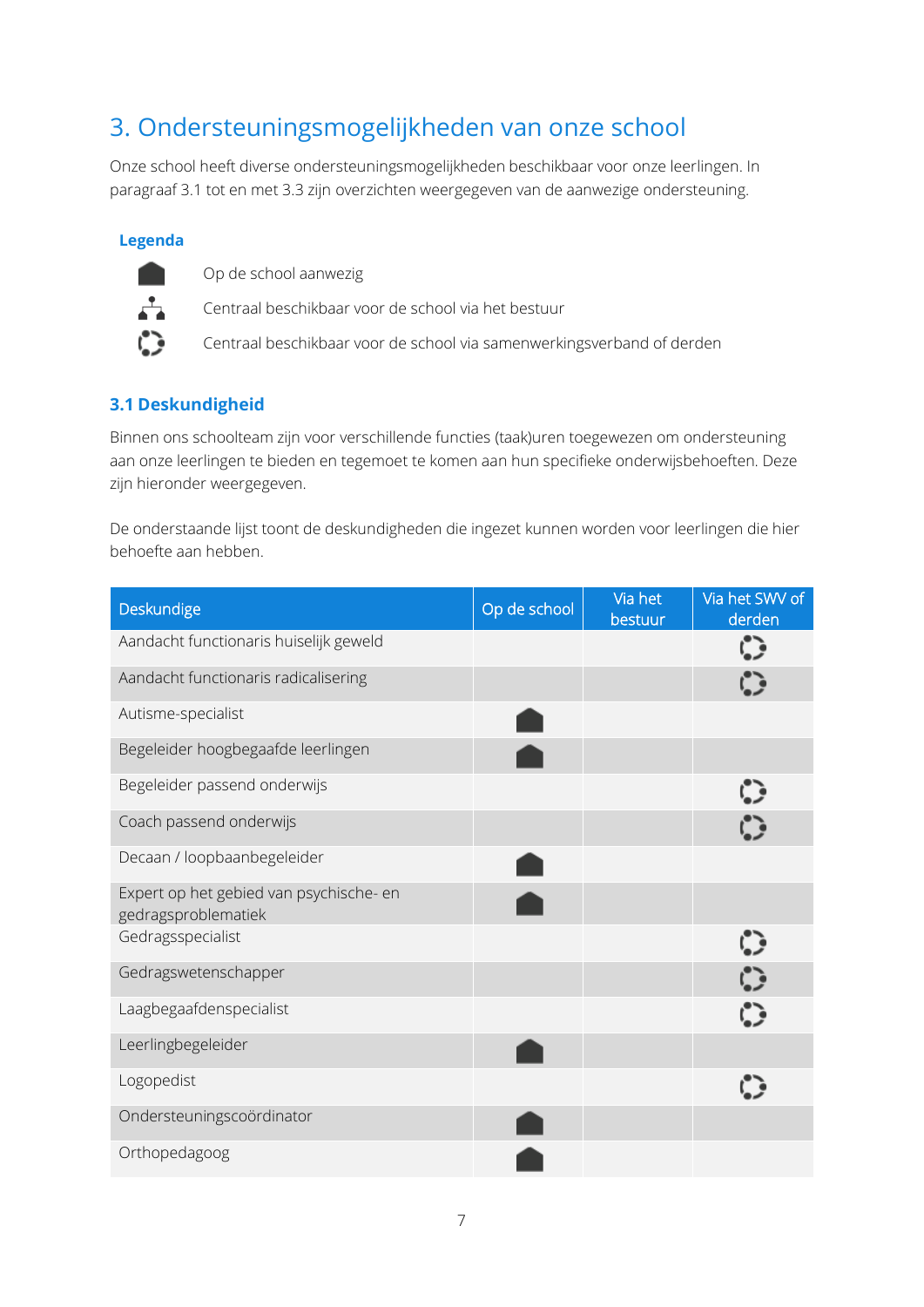| Persoonlijke begeleider      |  |  |
|------------------------------|--|--|
| Psycholoog                   |  |  |
| Reken-/wiskunde-specialist   |  |  |
| Taal-/leesspecialist         |  |  |
| Trainer faalangstreductie    |  |  |
| Trainer sociale vaardigheden |  |  |
| Vertrouwenspersoon           |  |  |
| Verzuimcoördinator           |  |  |

| Anders, namelijk                                                        | Op de school | Via het<br>bestuur | Via het SWV<br>of derden |
|-------------------------------------------------------------------------|--------------|--------------------|--------------------------|
| EAL, English as an additional language teacher                          |              |                    |                          |
| Gedragswetenschapper SWV                                                |              |                    |                          |
| specialisten vanuit Expertiseteam cluster 3 en 4                        |              |                    |                          |
| specialisten vanuit Expertiseteam NT-2                                  |              |                    |                          |
| specialisten vanuit Expertisegroep HB/dubbel<br>bijzonder voor HAVO/VWO |              |                    |                          |
| kernpartners vanuit de jeugdzorg                                        |              |                    |                          |

## **Toelichting deskundigheid**

The Student Support Team consists of a coordinator (educational psychologist), a school psychologist, a remedial teacher, an EAL teacher (English as an Additional Language), and a community builder. Many of the roles mentioned above are integrated into this team. We work closely with our external partners like the 'samenwerkingsverband' and Delft Support.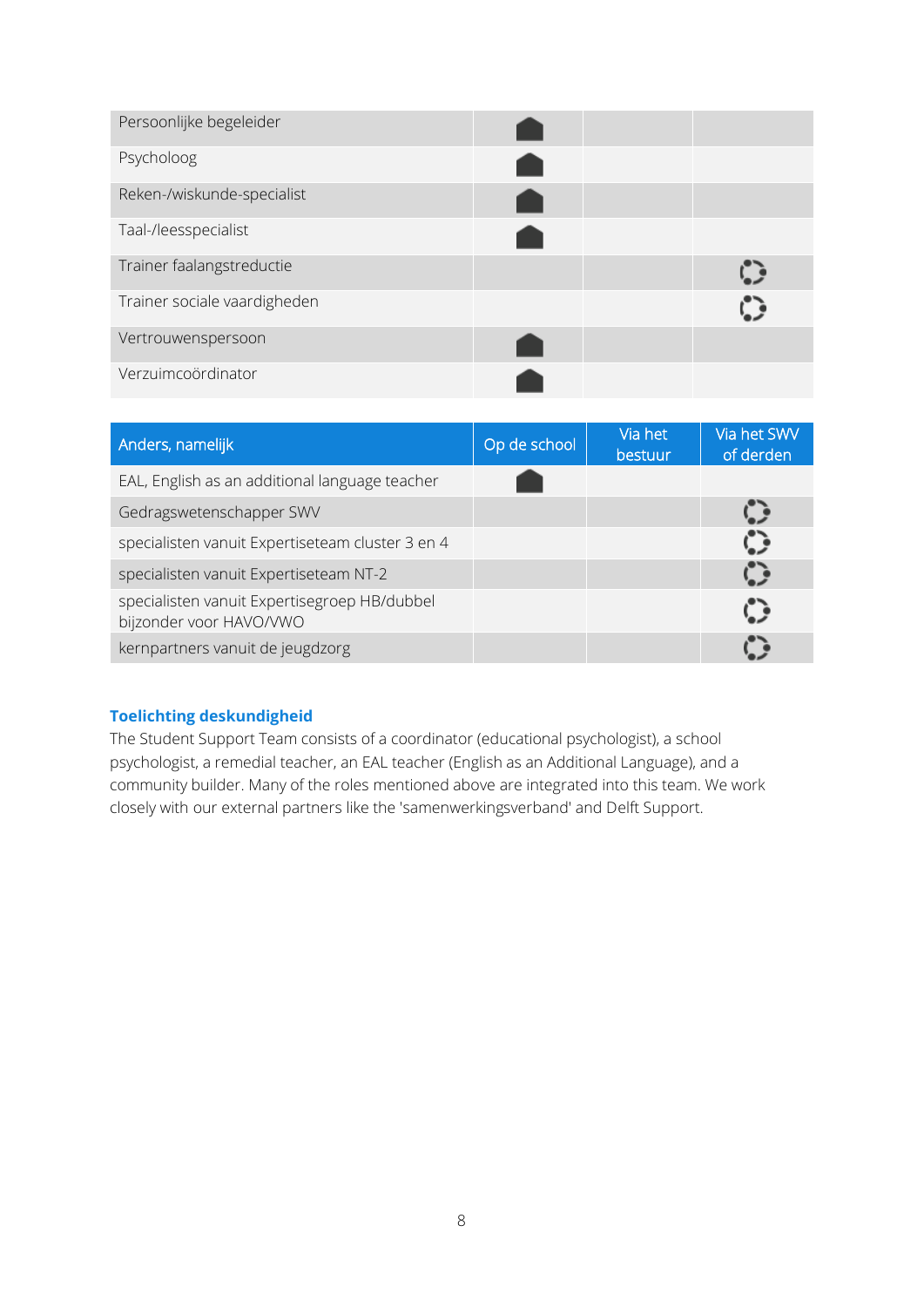# **3.2 Voorzieningen**

De onderstaande lijst toont de voorzieningen die beschikbaar zijn voor leerlingen die hier behoefte aan hebben. Deze voorzieningen zijn veelal gericht op groepen leerlingen met een vergelijkbare ondersteuningsbehoefte.

| Voorziening                                    | Op de school | Via het<br>bestuur | Via het SWV<br>of derden |
|------------------------------------------------|--------------|--------------------|--------------------------|
| Begeleiding in kleine groepjes                 |              |                    |                          |
| Huiswerkbegeleiding                            |              |                    |                          |
| Huiswerkklas                                   |              |                    |                          |
| Kleine klas                                    |              |                    |                          |
| Taalklas                                       |              |                    |                          |
| Time-in/time-out voorziening (met begeleiding) |              |                    |                          |
| Versterkt mentoraat                            |              |                    |                          |

| Anders, namelijk                                                            | Op de school | Via het<br>bestuur | Via het SWV<br>of derden |
|-----------------------------------------------------------------------------|--------------|--------------------|--------------------------|
| Plus Programme                                                              |              |                    |                          |
| Tussenvoorziening OPDC (reguliere,<br>herstelgerichte en maatwerktrajecten) |              |                    |                          |
| verlengde onderbouw PrO/VMBO                                                |              |                    |                          |
| kleine klas HAVO/VWO voor leerlingen met<br>internaliserende problematiek   |              |                    |                          |
| trajecten op maat (TOM-klassen) VSO-cluster 4                               |              |                    |                          |

# **Toelichting voorzieningen**

The Plus Programme is a challenging set of subjects designed for our gifted students but open to all ISD students as well.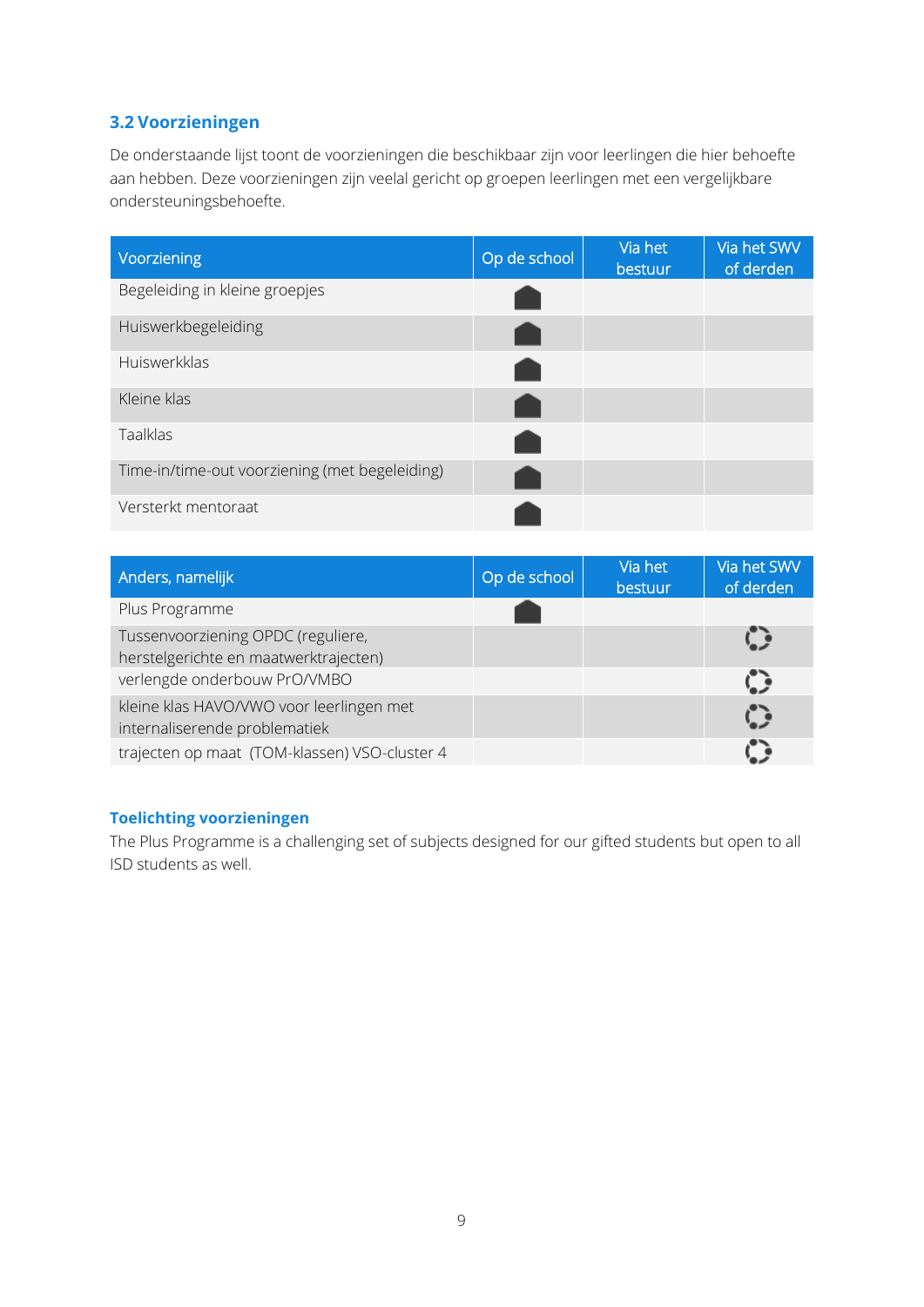# **3.3 Onderwijsaanbod**

De onderstaande lijst toont het onderwijsaanbod dat beschikbaar is voor leerlingen die hier behoefte aan hebben. Het onderwijsaanbod betreft hier een methodiek en/of aanpak die is geïntegreerd in het onderwijsprogramma en de leerlijnen van de school, of geïntegreerd kan worden na constatering van een ondersteuningsbehoefte van een leerling.

| Onderwijsaanbod                                                       | Op de school | Via het<br>bestuur | Via het SWV of<br>derden |
|-----------------------------------------------------------------------|--------------|--------------------|--------------------------|
| Aanbod (ernstige) rekenproblematiek                                   |              |                    |                          |
| Aanbod dyslexie                                                       |              |                    |                          |
| Aanbod executieve functies                                            |              |                    |                          |
| Aanbod extra uitdaging                                                |              |                    |                          |
| Aanbod lees- en spellingzwakte en dyslexie                            |              |                    |                          |
| Aanbod sociaal emotionele ontwikkeling                                |              |                    |                          |
| Aanbod spraak/taal                                                    |              |                    |                          |
| Aanbod studievaardigheden,<br>plannen/organiseren of leren leren      |              |                    |                          |
| Aanbod versterken sociale vaardigheden en de<br>weerbaarheid          |              |                    |                          |
| Aanbod versterken van de motoriek                                     |              |                    |                          |
| Preventief signaleren op leerontwikkeling                             |              |                    |                          |
| Preventief signaleren op sociaal-emotionele<br>ontwikkeling en gedrag |              |                    |                          |
| Preventieve signalering van leer-, opgroei-,<br>opvoedproblemen       |              |                    |                          |
| Vakgerichte ondersteuning                                             |              |                    |                          |

| Anders, namelijk                                                                                          | Op de school | Via het<br>bestuur | Via het SWV of<br>derden |
|-----------------------------------------------------------------------------------------------------------|--------------|--------------------|--------------------------|
| Plus Programme                                                                                            |              |                    |                          |
| Support hours                                                                                             |              |                    |                          |
| Ondersteunende lees- en spelling software<br>(Kurzweil)                                                   |              |                    |                          |
| Ondersteunende groepsgewijze<br>leerlingentrainingen in overleg met BPO-ers<br><b>SWV</b>                 |              |                    | C                        |
| Ondersteunende groepsgewijze trainingen in<br>preventief sociaal jeugddomein in overleg met<br><b>IGZ</b> |              |                    |                          |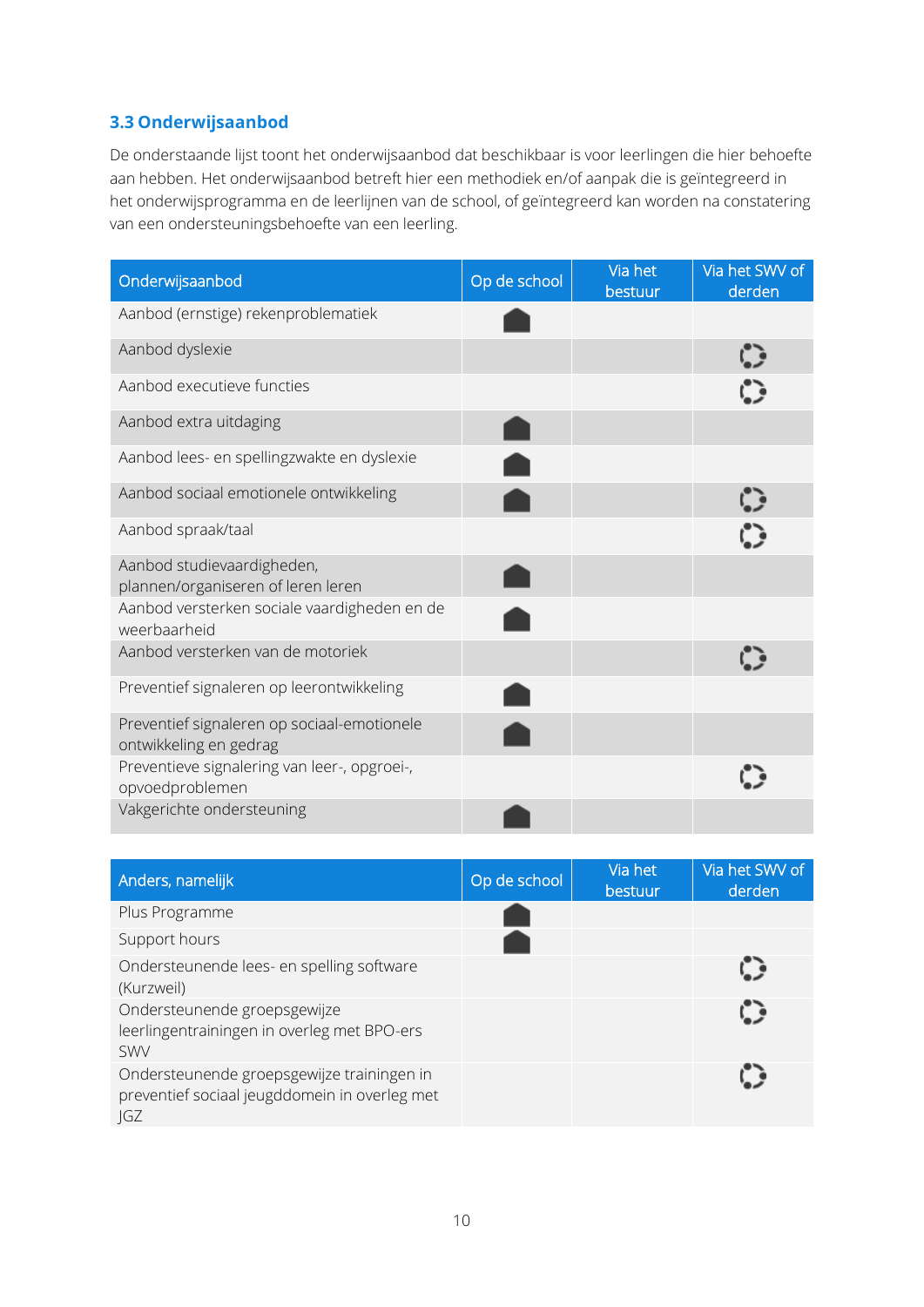# **Toelichting onderwijsaanbod**

The Plus Programme is a challenging set of subjects designed for our gifted students but open to all ISD students as well.

The support hours are subject-specific (maths or English) and are offered by our teachers to students who need more support in these subjects.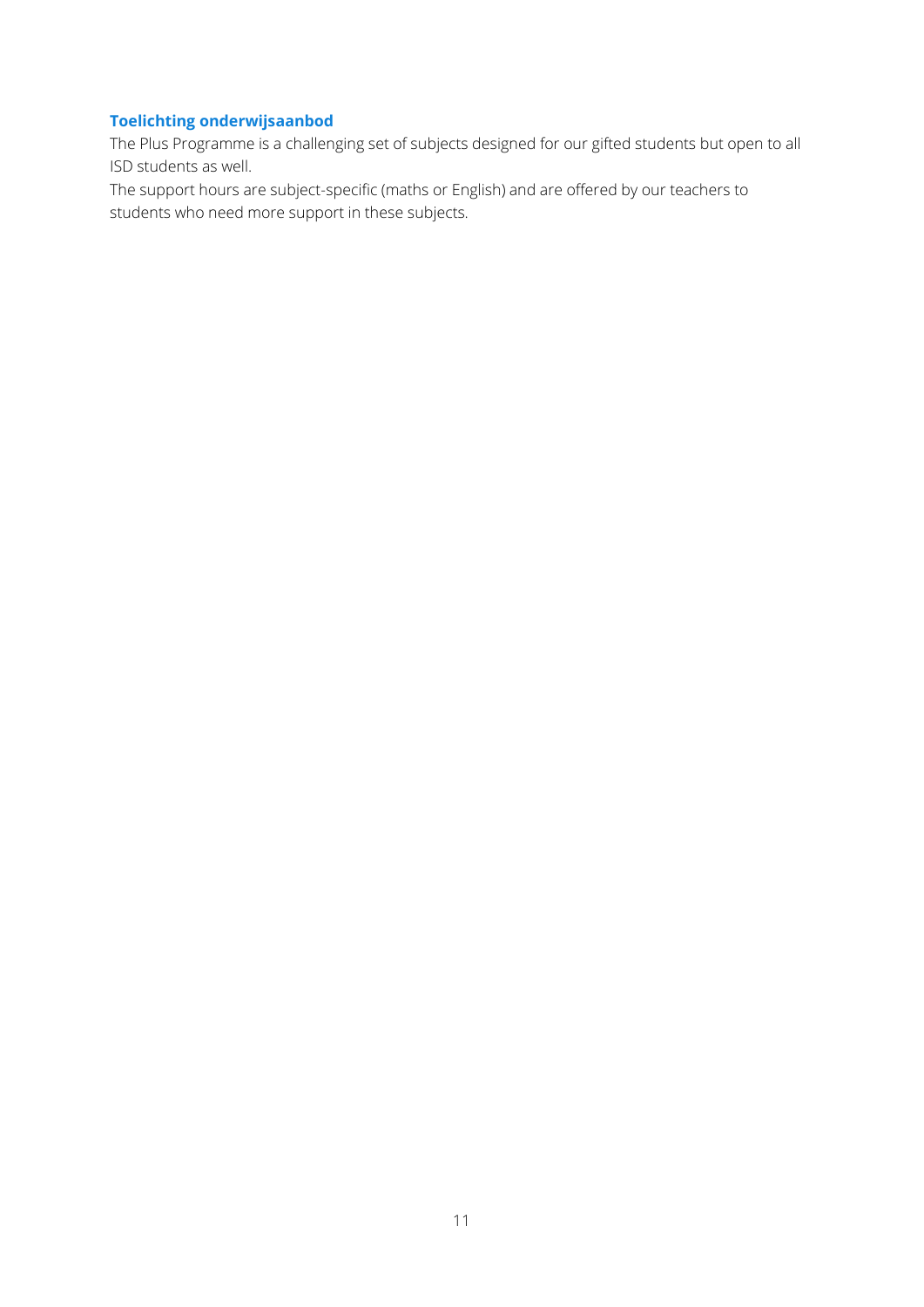## **3.4 Fysieke ruimten**

Verder zijn onderstaande fysieke ruimten binnen onze school aanwezig om aan specifieke ondersteuningsbehoefte tegemoet te komen. Het gaat ook om de aanpassingen in onze school die fysieke toegankelijkheid en daarmee deelname aan het onderwijs voor leerlingen met een fysieke beperking mogelijk maken.

| Fysieke ruimten                      |
|--------------------------------------|
| Prikkelarme werkplek of stilteruimte |
| Ruimte met individuele werkplekken   |
| Ruimte voor één op één begeleiding   |
| Ruimte voor een time-out             |
| Behandelingsruimte                   |

## **Toelichting fysieke ruimten**

ISD is divided over two campuses so movement between the two either by bike or by foot is required.

Due to the absence of an elevator in our current (temporary) building, we can't cater to students with a physical disability at this time.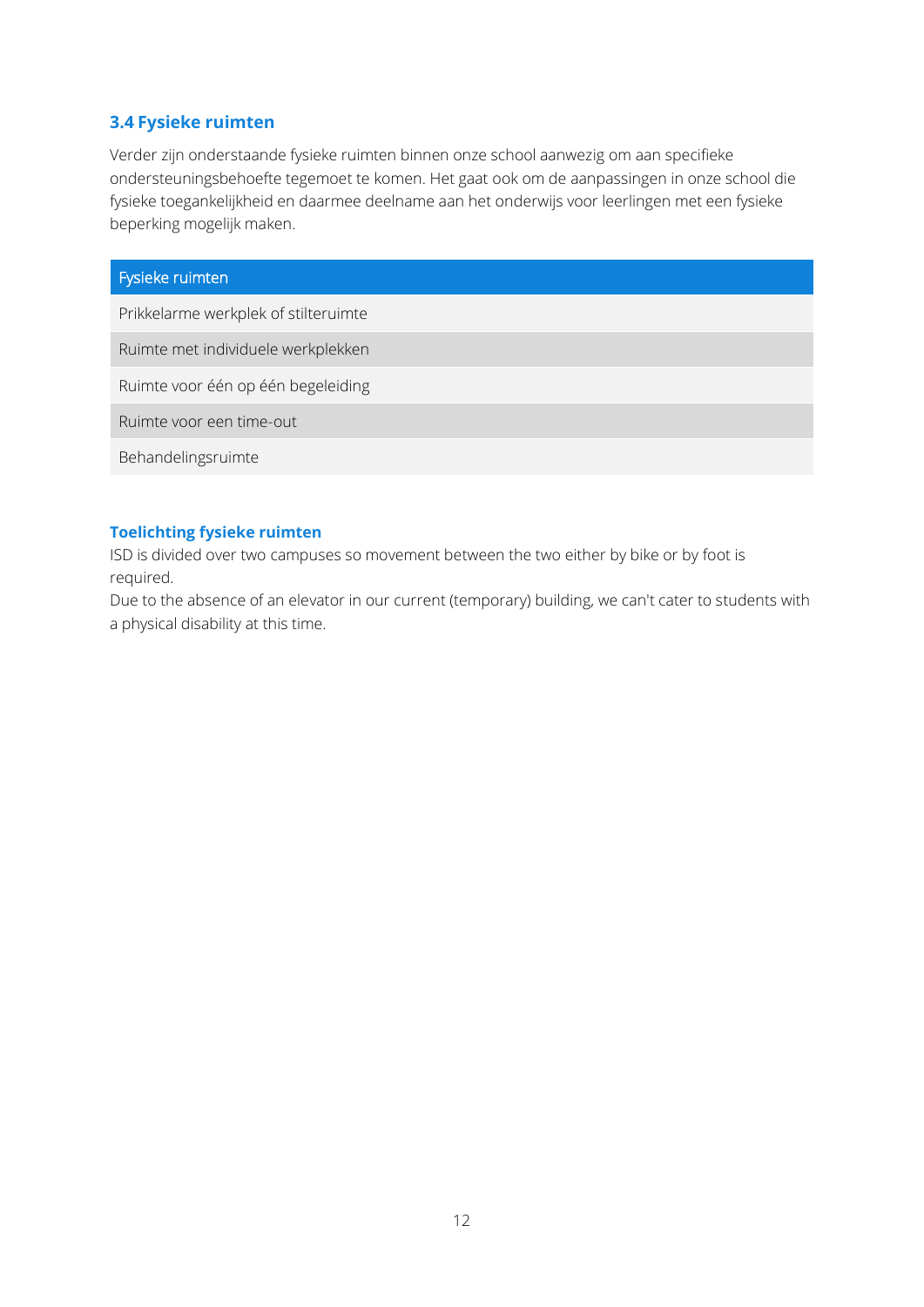# **3.5 Protocollen**

De onderstaande lijst toont de protocollen die we binnen onze school gebruiken. Het betreft handelingsrichtlijnen waarmee onze school voorbereid is om snel te kunnen handelen in voorkomende gevallen.

| Protocol                                        | <b>Status</b>    |
|-------------------------------------------------|------------------|
| Meldcode huiselijk geweld en kindermishandeling | Actief toegepast |
| Protocol anti-pesten                            | Actief toegepast |
| Protocol gedrag / sociale veiligheid            | Actief toegepast |
| Protocol schorsen en verwijderen                | Actief toegepast |
| Protocol sociale media                          | Actief toegepast |

# **Toelichting protocollen**

ISD is a starting and rapidly expanding school and some protocols are therefore still in development.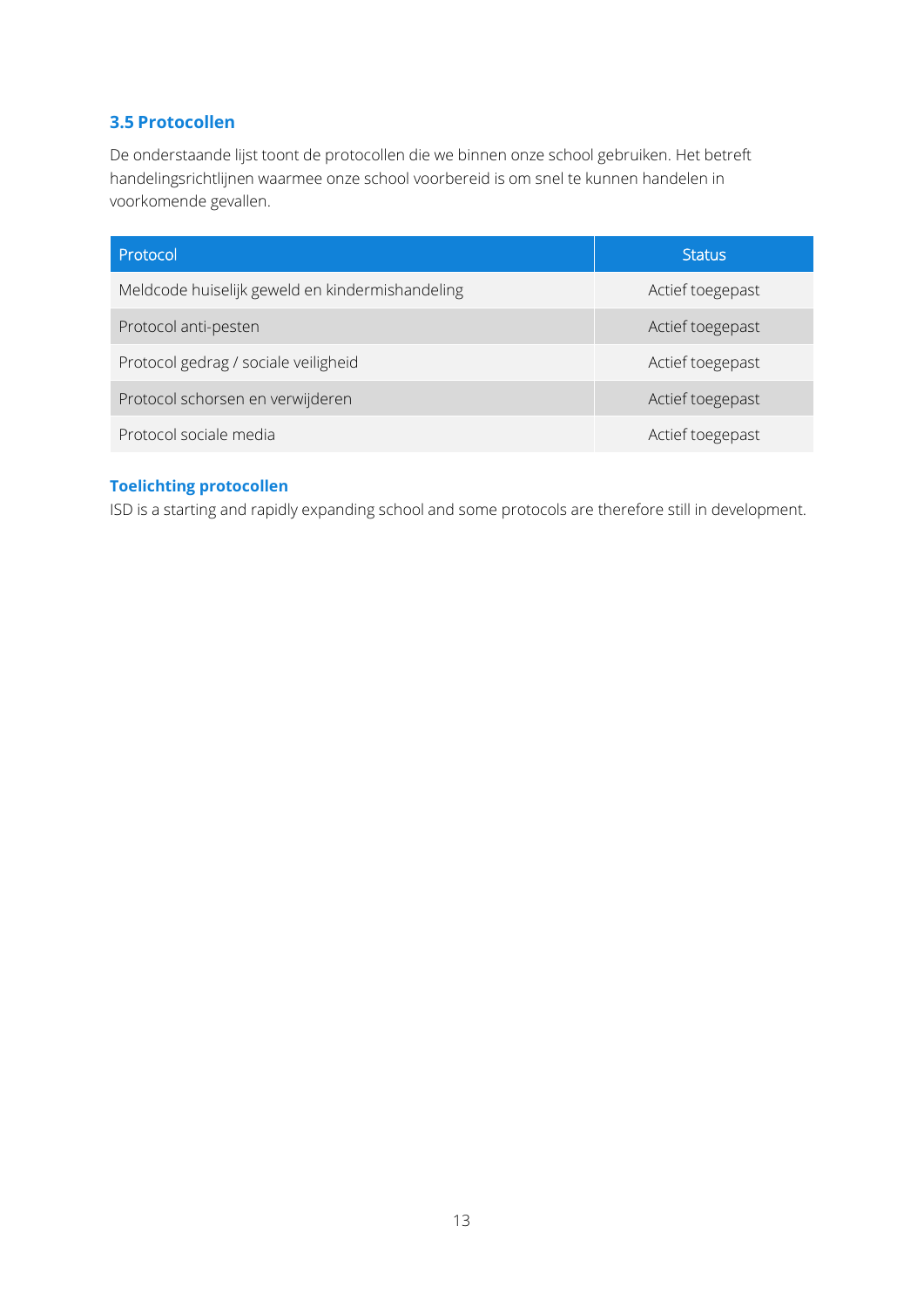# **3.6 Leerkrachtvaardigheden**

De onderstaande lijst toont de leerkrachtvaardigheden op onze school. Het betreft een zelfoordeel van de school op de indicatoren voor handelingsgericht werken (HGW). Handelingsgericht werken is een methodische aanpak voor het bepalen en organiseren van de ondersteuning die een leerling nodig heeft. De mate waarin een school handelingsgericht werken realiseert, bepaalt mede in hoeverre de school passend onderwijs aan een leerling kan bieden.

De percentages in de eerste tabel zijn een optelling van de scores op de individuele indicatoren. In de tweede tabel zijn de scores per indicator weergegeven.

## **Legenda vaardigheden**

- # Aantal indicatoren
- Z Zeer zwak
- O Onvoldoende
- V Voldoende
- G Goed

| Leerkrachtvaardigheden   |     |     |     |      |
|--------------------------|-----|-----|-----|------|
| Handelingsgericht werken | ገ % | በ % | 57% | 43 % |

| <b>Indicator HGW</b>                                                                                                                                       | <b>Score</b> |
|------------------------------------------------------------------------------------------------------------------------------------------------------------|--------------|
| Onze leraren verkennen en benoemen concreet de<br>onderwijsbehoeften van leerlingen (o.a. door observatie,<br>gesprekken en het analyseren van toetsen).   | Voldoende    |
| Onze leraren reflecteren op de samenhang tussen leerling, leraar,<br>groep en stof om de onderwijsbehoeften te begrijpen en daarop af<br>te stemmen.       | Voldoende    |
| Onze leraren reflecteren op het eigen handelen en het effect<br>daarvan op het gedrag van leerlingen, ouders, collega's.                                   | Voldoende    |
| Onze leraren zijn zich bewust van de grote invloed die zij op de<br>ontwikkeling van hun leerlingen hebben.                                                | Goed         |
| Onze leraren maken (eigen) keuzes in aanbod en aanpak om<br>passend te arrangeren op onderwijsbehoeften.                                                   | Voldoende    |
| Onze leraren gaan in hun houding en gedrag nadrukkelijk uit van<br>wat wel kan (ondanks belemmeringen).                                                    | Goed         |
| Onze leraren creëren eigenaarschap van het leerproces bij hun<br>leerlingen.                                                                               | Voldoende    |
| Onze leraren werken samen met ouders. Ze betrekken hen als<br>ervaringsdeskundige en partner bij de analyse en het bedenken en<br>uitvoeren van de aanpak. | Goed         |
| Onze leraren geven vorm aan het onderwijs op basis van SMART-<br>doelen op korte en langere termijn (in plaats van een vastgestelde<br>methodiek).         | Goed         |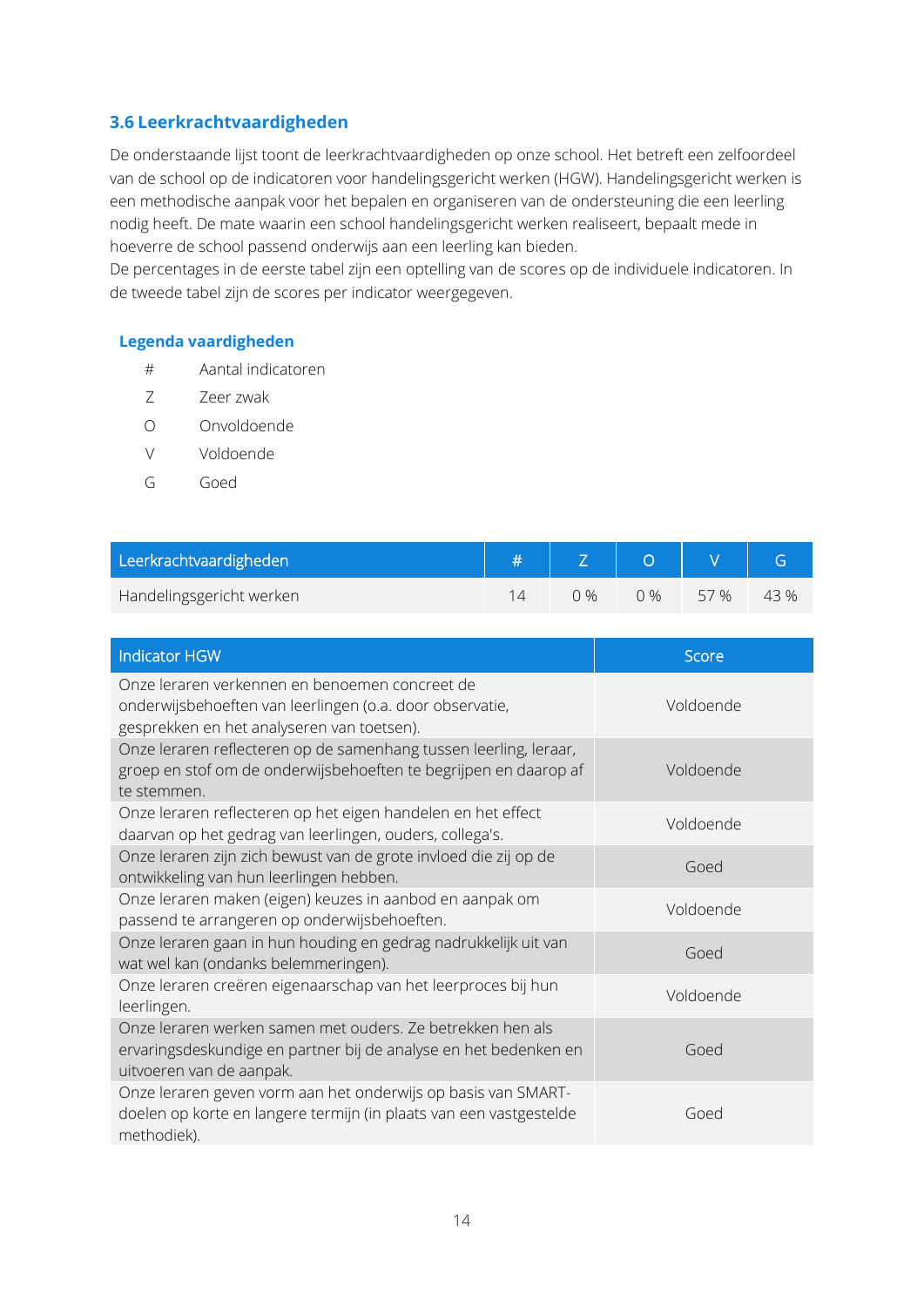| Onze leraren werken planmatig en cyclisch aan de leer- en<br>ontwikkeldoelen voor de groep, subgroepjes en mogelijk<br>individuele leerlingen.        | Voldoende |
|-------------------------------------------------------------------------------------------------------------------------------------------------------|-----------|
| Onze leraren evalueren systematisch en periodiek hun leer- en<br>ontwikkeldoelen en stellen deze indien nodig bij.                                    | Goed      |
| Onze onderwijs- en begeleidingsstructuur is voor iedereen<br>duidelijk. Er zijn heldere afspraken over wie wat doet, waarom,<br>waar, hoe en wanneer. | Goed      |
| Onze leraren doen actief aan collectieve reflectie op de keuzes en<br>het eigen handelen en dat van collega's.                                        | Voldoende |
| Onze leraren kunnen reflecties inzichtelijk maken met een door de<br>school gekozen instrumentarium.                                                  | Voldoende |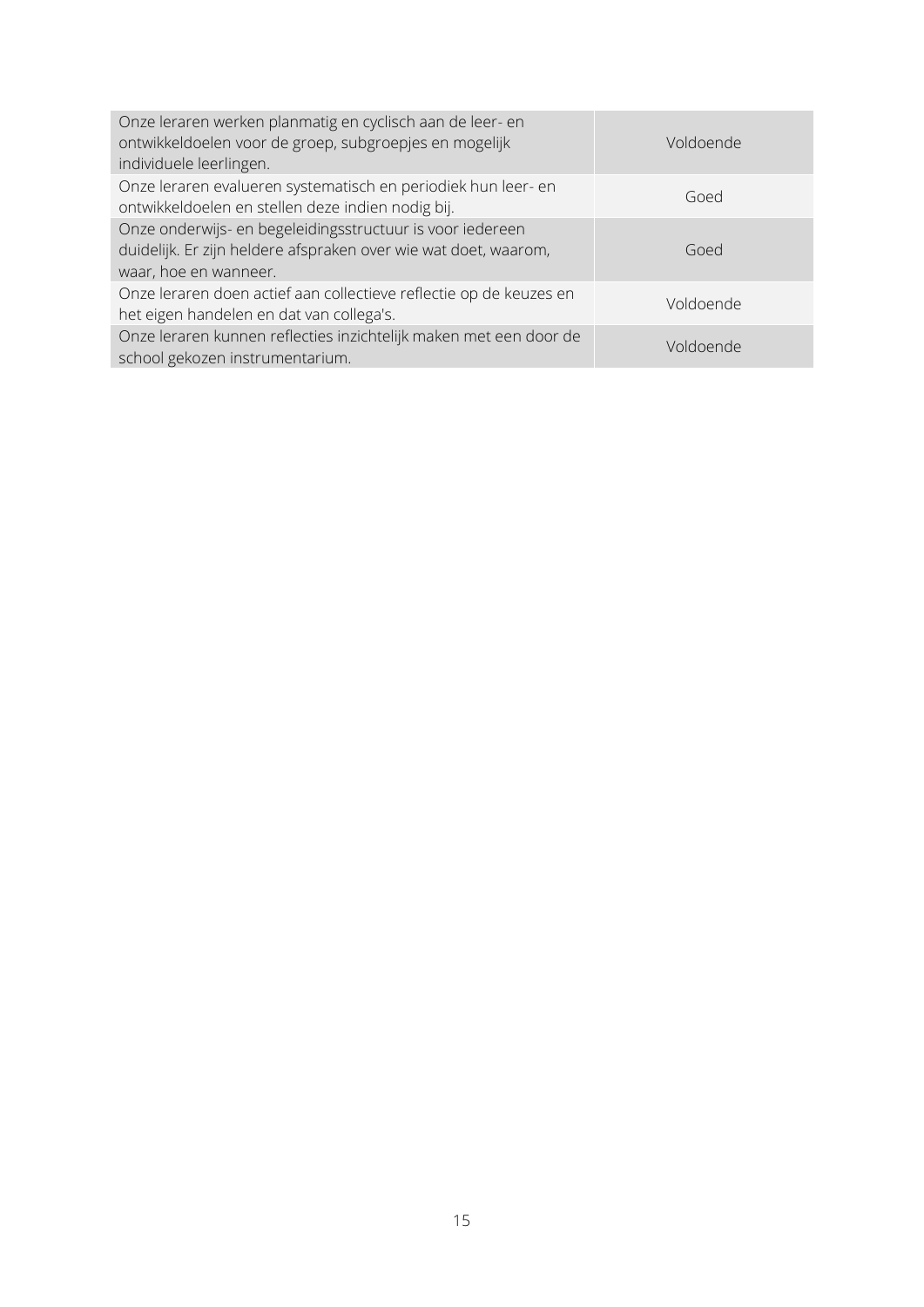# 4. Organisatie van de ondersteuning

Om de gewenste ondersteuning te bieden aan onze leerlingen kennen we een ondersteuningsroute binnen onze school en werken we samen met externe organisaties.

# **4.1 Ondersteuningsroute binnen de school**

## **Inrichting ondersteuningsroute**

Step-by-step student support

The student support at International School Delft can be divided into 5 different steps. Each step involves different actions and roles and responsibilities as described below. More detail can be found in the Inclusion Action plan.

The roles of the involved parties (teachers, mentor, student support team, parents and students themselves) will shift as we move through the stages. At first the mentor will play an important role, and this will gradually shift to a bigger involvement of the student support team and, possibly, also outside agencies.

The Individual Learning Plan (ILP) plays a central role in the collection of information, forming a plan and a uniform approach, and in the coordination between the student support team, mentor, teachers and parents. It will include information about the student, their preferred learning style, strengths and weaknesses, goals, observations of the teachers, and tools to use in class.

The information that is collected is only accessible by the student support team and the parents. The ILP will be shared with the relevant mentor and teachers.

- 1 Mentor and teachers signal that the student is struggling to keep up with the current curriculum 2 Student support team comes in and sets up an ILP
- 3 Further data collection: lesson observation and further talks with mentor and teacher
- 4 Compose a plan and involve student and parents
- 5 Execute, adapt and evaluate

## Samenwerking met ouders bij de ondersteuning

Onze school werkt samen met ouders.

De taak om ouders te betrekken bij de ondersteuning ligt bij de:

- Leraar / mentor
- Ondersteuningscoördinator
- Gedragsspecialist / orthopedagoog

#### **Ondersteuningsteam**

Onze school werkt met een ondersteuningsteam. Een ondersteuningsteam is een deskundig team dat bij elkaar komt om leerlingen te bespreken die extra ondersteuning nodig hebben.

Ons ondersteuningsteam bestaat in ieder geval uit de:

- Ondersteuningscoördinator
- Directie, team- of afdelingsleider
- Deskundige van het samenwerkingsverband
- Jeugdhulpprofessional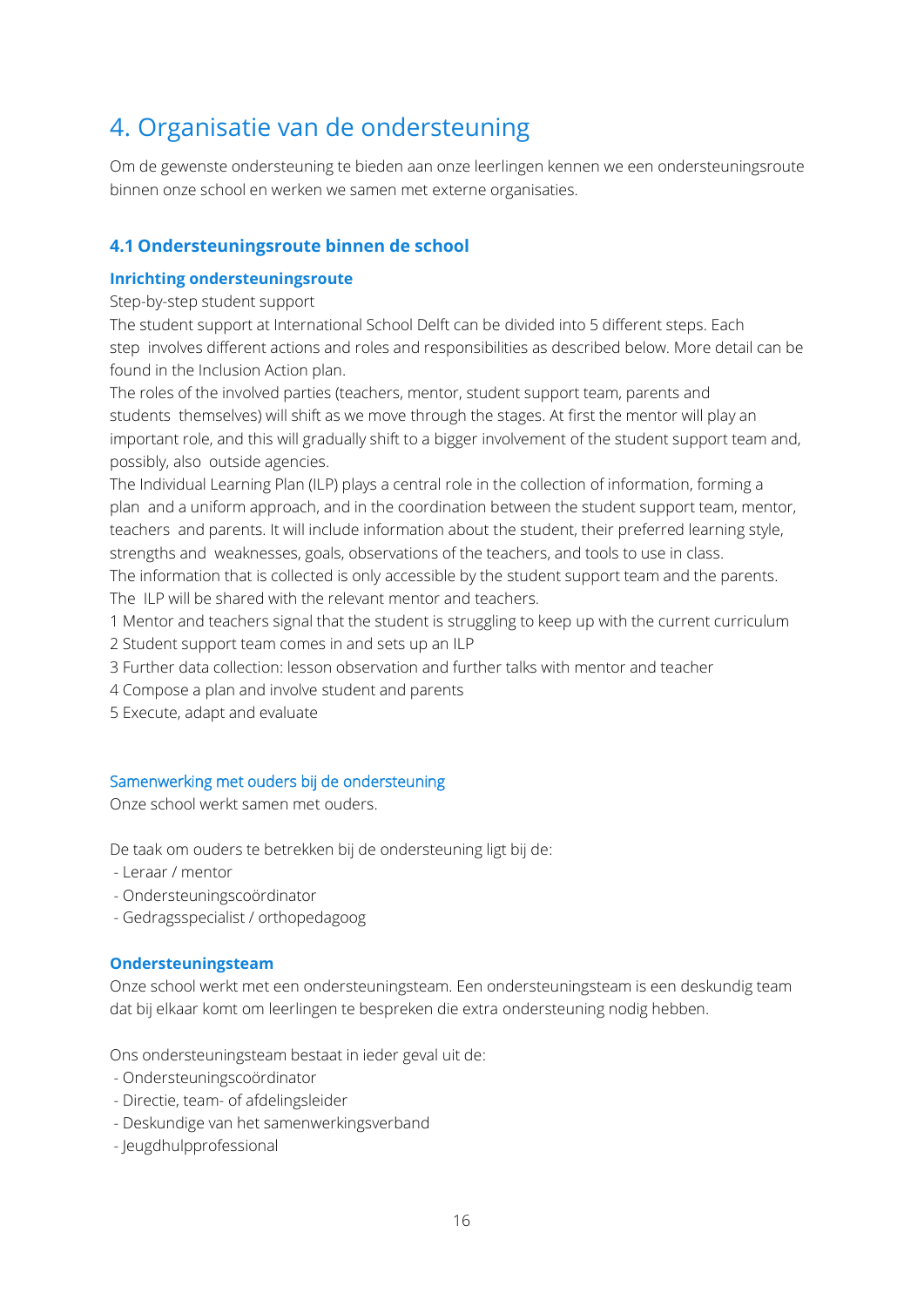Ons ondersteuningsteam komt minimaal 15 keer per jaar bij elkaar.

#### **Aanmeldproces**

Wanneer een leerling wordt aangemeld bij onze school wordt altijd onderzocht wat zijn/haar extra onderwijs- en/of ondersteuningsbehoeften zijn voordat de leerling ingeschreven wordt op school. Wanneer de school niet kan voldoen aan de onderwijs- en/of ondersteuningsbehoefte van een leerling wordt er gezocht naar een passende plek.

Bij leerlingen met specifieke onderwijsbehoeften vindt warme overdracht plaats met de voorschoolse voorziening of de vorige school.

De verantwoordelijkheid voor het aanmeldproces ligt bij:

- Directie

De verantwoordelijkheid voor het aanmeldproces ligt bij:

- Admissions officer; Zorgcoördinator

## **Toelichting op het aanmeldproces**

ISD admissions go through OpenApply. The admission of a student will be determined by the admissions team. This will be based on:

- completion of the application form
- payment of registration fee
- previous school records and/ or contact with previous schools
- the transfer of documentation between schools in the Netherlands prior to admissions acceptance
- personal interviews
- other information that contributes to successful enrolment such as specialist reports

Please refer to the Admissions policy on the website for further information.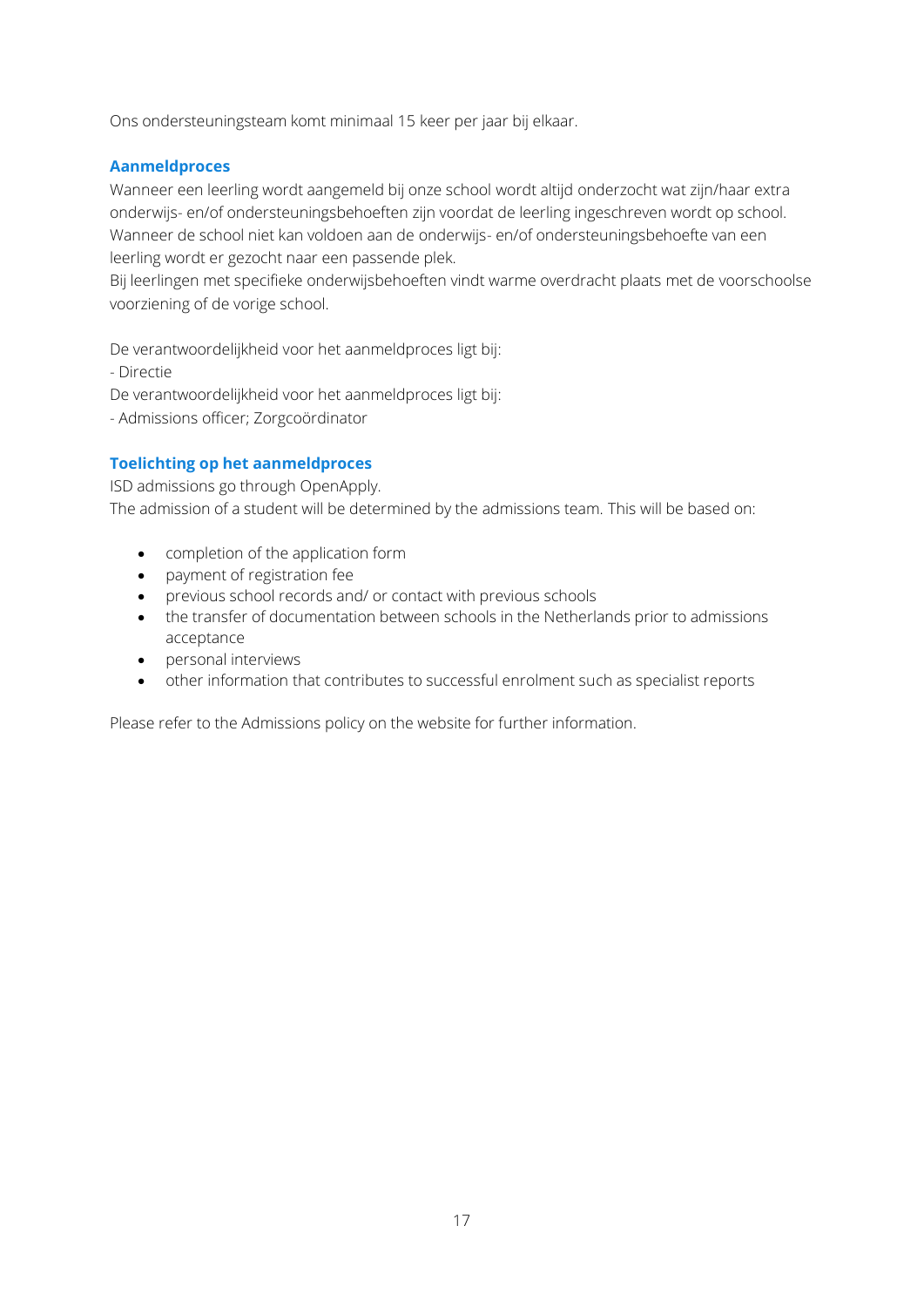# **4.2 Samenwerking met kern- en ketenpartners**

#### **Onderwijssector**

Onderstaande lijst laat zien met welke onderwijssectoren onze school samenwerkt.

| Onderwijssector                    |  |
|------------------------------------|--|
| Regulier basisonderwijs (bao)      |  |
| Regulier voortgezet onderwijs (vo) |  |
| Hoger onderwijs (hbo/wo)           |  |

#### **Keten- / Kernpartner**

Onderstaande lijst laat zien met welke partners onze school samenwerkt. Deze partnerorganisaties bieden gespecialiseerde ondersteuning of hulp in en rond de thuissituatie, voor opvoeding, gezondheid of veiligheid. Deze samenwerkingsrelaties bepalen mede in hoeverre de school in staat is om ondersteuning af te stemmen met overige hulp.

| Keten-/kernpartner                        |
|-------------------------------------------|
| Begeleider passend onderwijs van het SWV  |
| Centrum Jeugd en gezin (CJG)              |
| GGZ / Jeugd-GGZ                           |
| Jeugdgezondheidszorg (JGZ)                |
| Jeugdhulpverlening                        |
| Leerplichtambtenaar                       |
| Lokale overheid/gemeente                  |
| Schoolmaatschappelijk werk / gezinswerker |

#### **Toelichting samenwerking**

Because International School Delft also offers the Primary Years Programme we work closely with our primary school to ensure a continuous process of learning for our students. International School Delft is a member of the Dutch International Schools (DIS), a group of primary and secondary schools providing international education with the aim to serve the international community in The Netherlands. As a professional network, DIS schools co-operate in areas of e.g. quality management and professional development of staff.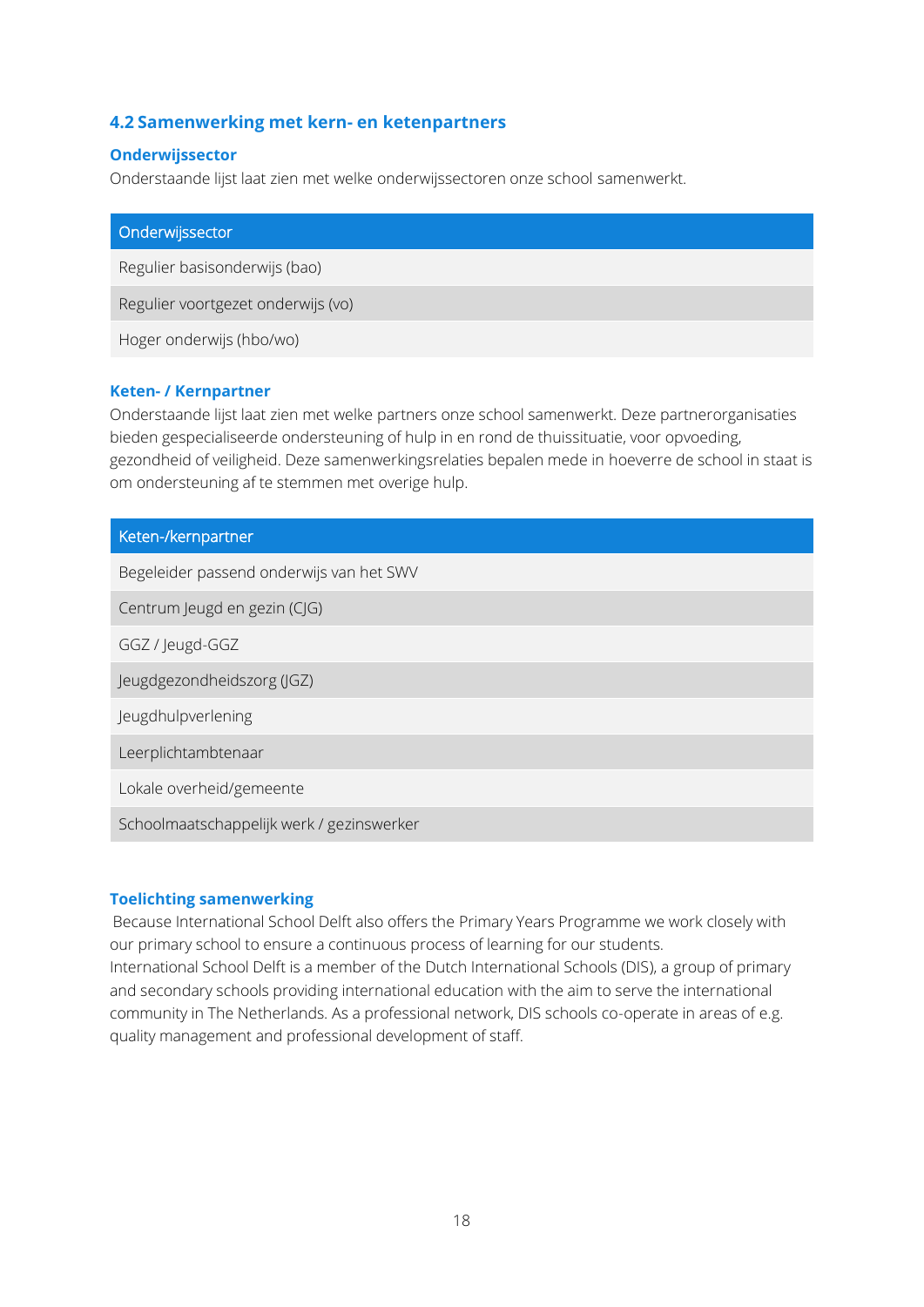# 5. Bijlage

# **Overzicht specialisten**

In dit hoofdstuk vind je een overzicht van alle specialisten met de bijbehorende definitie die gehanteerd wordt in de vragenlijst van Perspectief op School.

| Specialist                                                 | Definitie                                                                                                                                                                                                                                                                                                                                              |
|------------------------------------------------------------|--------------------------------------------------------------------------------------------------------------------------------------------------------------------------------------------------------------------------------------------------------------------------------------------------------------------------------------------------------|
| Beeldcoach en/of<br>video-interactie-<br>begeleider        | Een deskundige die is bedoeld om leraargedrag te verbeteren door middel<br>van persoonlijke begeleiding of het bespreken van video opnamen.                                                                                                                                                                                                            |
| Begeleider passend<br>onderwijs                            | De begeleider passend onderwijs richt zich op het leerproces en de<br>ondersteuningsvragen van leerlingen en leraren.                                                                                                                                                                                                                                  |
| Dyscalculiespecialist                                      | Een dyscalculiespecialist is een deskundige in het signaleren van<br>dyscalculie bij leerlingen en het opstellen van een accurate aanpak.                                                                                                                                                                                                              |
| Dyslexiespecialist                                         | Een dyslexiespecialist is een deskundige in het signaleren van dyslexie bij<br>leerlingen en het opstellen van een accurate aanpak.                                                                                                                                                                                                                    |
| Fysiek specialist<br>(zoals motorisch<br>remedial teacher) | Een deskundige die extra onderwijshulp verleent in het kader van de<br>bewegingsopvoeding. Zij richten zich op de ontwikkeling van het beweging<br>sgedrag van het kind.                                                                                                                                                                               |
| Gedrag / sociale<br>vaardigheden<br>specialist             | Een sova-specialist is een deskundige die helpt in de ontwikkeling van<br>vaardigheden die betrekking hebben op de omgang met anderen. Bij<br>sociale vaardigheden horen onder andere: inzicht hebben in de ander,<br>goed kunnen luisteren, aandacht hebben voor andermans gevoelens en<br>conflicten oplossen.                                       |
| Jonge kind specialist                                      | Een deskundige die zich heeft gespecialiseerd in de ontwikkeling en<br>behoeften van het jonge kind.                                                                                                                                                                                                                                                   |
| Logopedist                                                 | Een logopedist in het onderwijs is een paramedicus die preventie, zorg, tra<br>ining en<br>advies biedt met betrekking tot de primaire mondfuncties (zuigen, slikken<br>en kauwen), het gehoor, de stem, de taal en de spraak.                                                                                                                         |
| Meer-en<br>hoogbegaafdheid<br>specialist                   | Een deskundige in het begeleiden van leerlingen met een aanleg om tot<br>uitzonderlijke prestaties te komen.                                                                                                                                                                                                                                           |
| Minder- en<br>laagbegaafdheid<br>specialist                | Een deskundige die zich bezig houdt met leerlingen die minder dan<br>gemiddeld begaafd zijn.                                                                                                                                                                                                                                                           |
| NT2-specialist                                             | Een specialist op het gebied van Nederlandse taalverwerving voor<br>leerlingen met een anderstalige achtergrond.                                                                                                                                                                                                                                       |
| Ondersteuningsadvis<br>eur/<br>gedragswetenschapp<br>er    | De ondersteuningsadviseur kenmerkt zich als een gedragswetenschapper<br>met brede kennis van de school, die bijdraagt aan de ontwikkeling van<br>leerlingen met gedragsproblemen. Zij coachen hierin vaak leraren,<br>ambulant begeleiders en anderen. Veelal is dit een psycholoog of<br>orthopedagoog.                                               |
| Orthopedagoog                                              | De orthopedagoog maakt voor mensen met ontwikkelings, leer- en<br>gedragsproblemen een behandel- en begeleidingsplan dat hun situatie<br>kan verbeteren. Zodoende probeert de orthopedagoog ervoor te zorgen<br>dat zij de hulp krijgen die het beste bij hun karakter en problemen<br>aansluit, met als doel hun ontwikkeling te optimaliseren en hun |